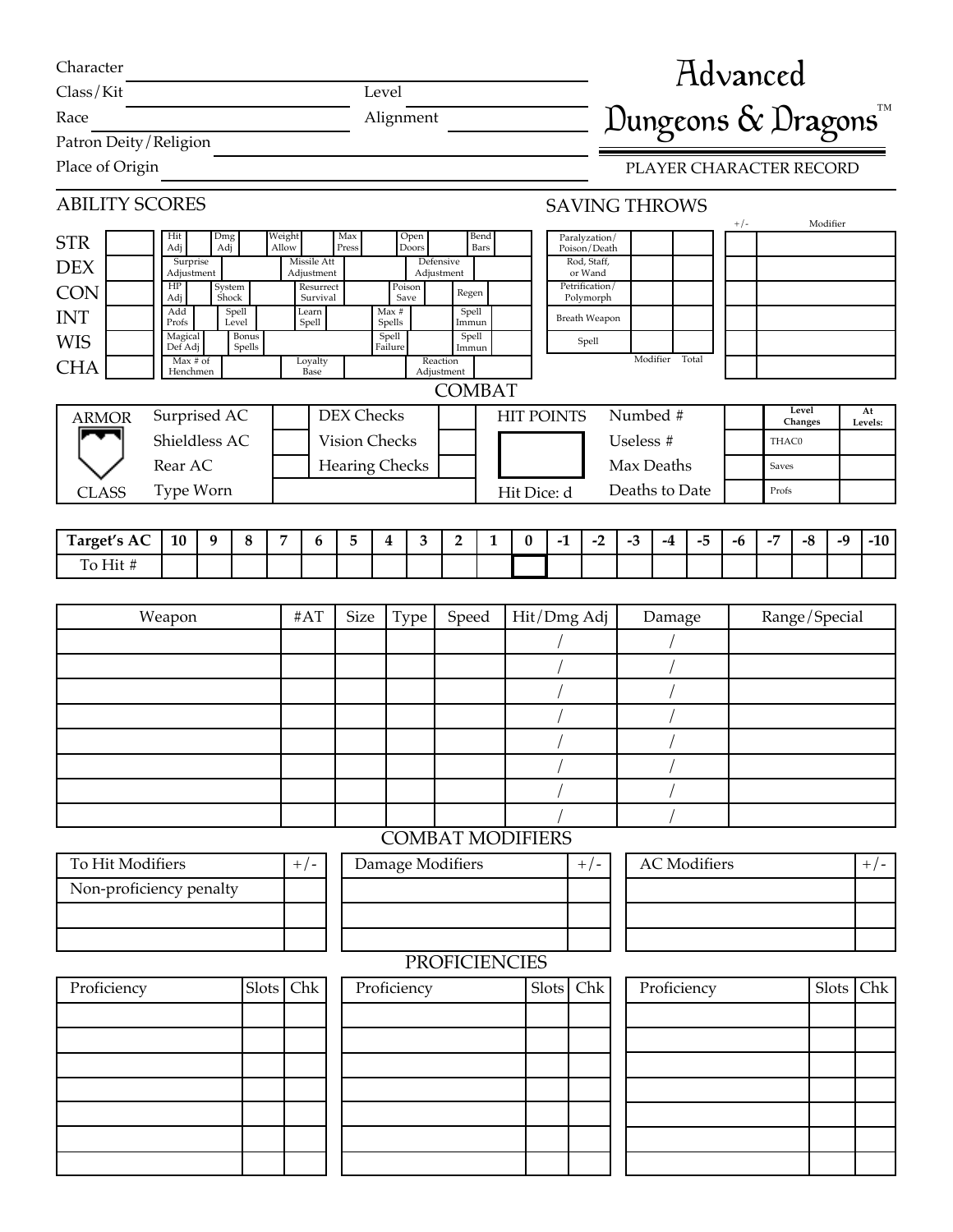## EQUIPMENT

| Item         | Location | Wt | Item        | Location             | Wt | Item | Location | Wt |
|--------------|----------|----|-------------|----------------------|----|------|----------|----|
|              |          |    |             |                      |    |      |          |    |
|              |          |    |             |                      |    |      |          |    |
|              |          |    |             |                      |    |      |          |    |
|              |          |    |             |                      |    |      |          |    |
|              |          |    |             |                      |    |      |          |    |
|              |          |    |             |                      |    |      |          |    |
|              |          |    |             |                      |    |      |          |    |
|              |          |    |             |                      |    |      |          |    |
|              |          |    |             |                      |    |      |          |    |
|              |          |    |             |                      |    |      |          |    |
|              |          |    |             |                      |    |      |          |    |
|              |          |    |             |                      |    |      |          |    |
| Total Weight |          |    | Encumbrance | <b>Movement Rate</b> |    |      |          |    |
| MACIC ITEMS  |          |    |             |                      |    |      |          |    |

#### MAGIC ITEMS

# **Movement Rate Movement Rate Rate Total XPs XPs** Needed for Next Level Base  $\vert$  Run (x 5)  $\log(x 2)$  Day Run (x 3) Kit Modifier Ability Bonus Run (x 4) Subrace Modifier Level Limit MOVEMENT EXPERIENCE

#### CHARACTER DESCRIPTION

| <b>Character Name</b>   | Player Name |        |                  |  |  |
|-------------------------|-------------|--------|------------------|--|--|
| Campaign                | Birthdate   | Age    | Sex              |  |  |
| <b>Racial Abilities</b> |             | Height | Weight           |  |  |
|                         |             | Hair   | Eyes             |  |  |
|                         |             | Skin   | Vision           |  |  |
| Personality:            |             |        | Character Sketch |  |  |

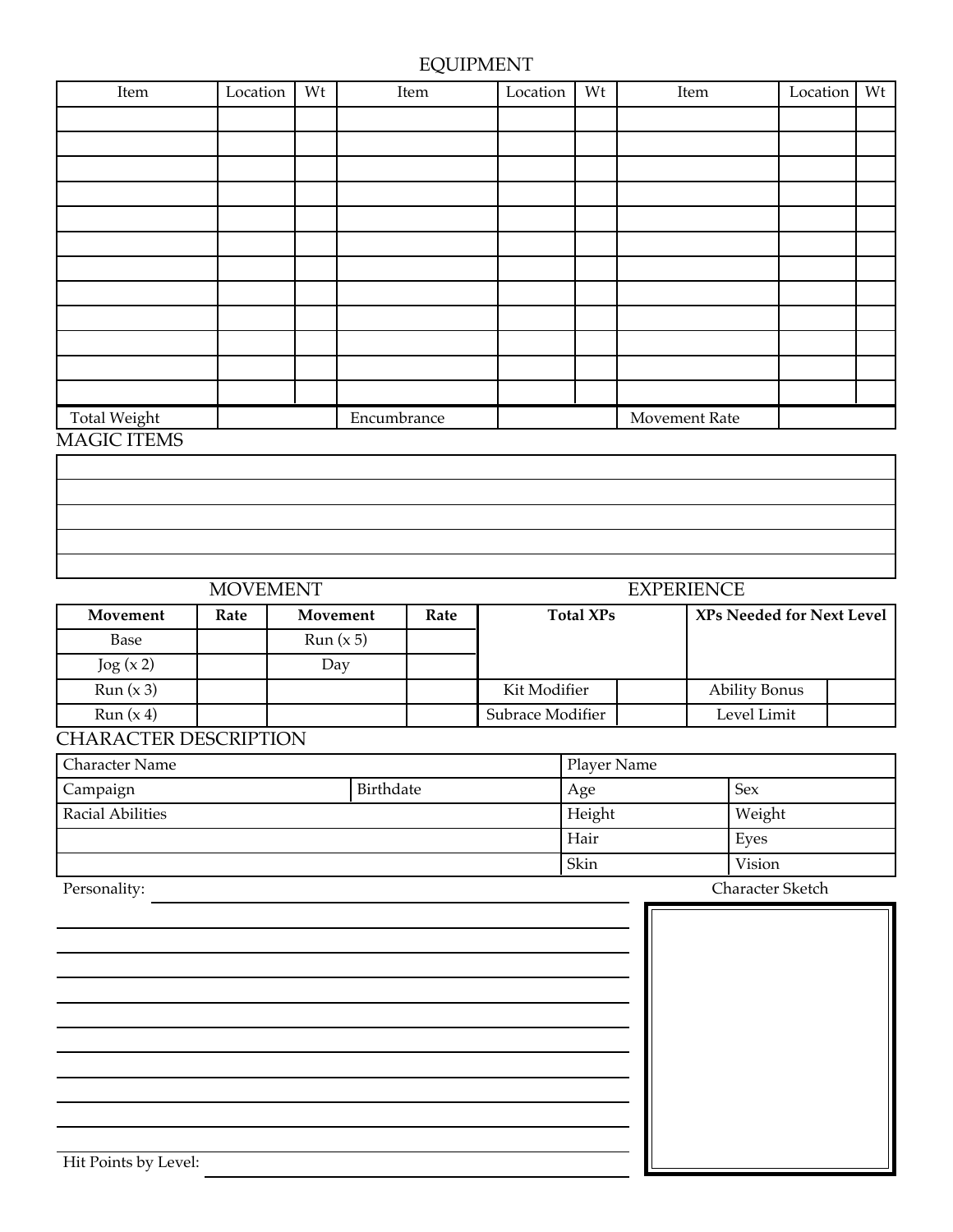| <b>CHARACTER CLASS/KIT INFORMATION</b>           |      |       |        |              |                  |                |                     |                  | HONOR/STATION         |                   |                |                              |  |    |
|--------------------------------------------------|------|-------|--------|--------------|------------------|----------------|---------------------|------------------|-----------------------|-------------------|----------------|------------------------------|--|----|
| Special Powers/Benefits:                         |      |       |        |              |                  |                |                     |                  |                       |                   |                |                              |  |    |
|                                                  |      |       |        |              |                  |                |                     |                  | Honor/                | Birth:            |                |                              |  |    |
|                                                  |      |       |        |              |                  |                |                     |                  | Station               |                   |                |                              |  |    |
|                                                  |      |       |        |              |                  |                |                     |                  |                       |                   |                |                              |  |    |
|                                                  |      |       |        |              |                  |                |                     |                  | Base                  |                   |                | Reaction Adjustment:         |  |    |
| <b>Special Hindrances:</b>                       |      |       |        |              |                  |                |                     |                  |                       |                   |                |                              |  |    |
|                                                  |      |       |        |              |                  |                |                     | <b>PSIONICS</b>  |                       |                   |                | <b>Recovery Rates:</b>       |  |    |
|                                                  |      |       |        |              |                  |                |                     |                  |                       |                   |                | Walking<br>3/hour            |  |    |
|                                                  |      |       |        |              |                  |                |                     | <b>PSPs</b>      |                       |                   |                | Resting<br>6/hour (1/turn)   |  |    |
|                                                  |      |       |        |              |                  |                |                     |                  |                       |                   |                | Sleeping<br>12/hour (2/turn) |  |    |
| Class/Kit Notes:                                 |      |       |        |              |                  |                |                     | Disciplines:     |                       |                   |                |                              |  |    |
|                                                  |      |       |        |              |                  |                |                     |                  |                       |                   |                |                              |  |    |
|                                                  |      |       |        |              |                  |                |                     |                  |                       |                   |                |                              |  |    |
|                                                  |      |       |        |              |                  |                |                     |                  | Science/Devotion      |                   | PS             | Science/Devotion             |  | PS |
|                                                  |      |       |        |              |                  |                |                     |                  |                       |                   |                |                              |  |    |
|                                                  |      |       |        |              |                  |                |                     |                  |                       |                   |                |                              |  |    |
| <b>THIEVING ABILITIES</b>                        |      |       |        |              |                  |                |                     |                  |                       |                   |                |                              |  |    |
|                                                  | Base | Skill | Race   | Dex          | Kit              | Armor          | Total               |                  |                       |                   |                |                              |  |    |
| <b>Pick Pockets</b>                              |      |       |        |              |                  |                | $\%$                |                  |                       |                   |                |                              |  |    |
| Open Locks                                       |      |       |        |              |                  |                | $\%$                |                  |                       |                   |                |                              |  |    |
| Find Traps<br>Move Silently                      |      |       |        |              |                  |                | $\%$<br>$\%$        |                  |                       |                   |                |                              |  |    |
| Hide in Shadows                                  |      |       |        |              |                  |                | $\%$                |                  |                       |                   |                |                              |  |    |
| Detect Noise                                     |      |       |        |              |                  |                | $\%$                |                  |                       |                   |                |                              |  |    |
| Climb Walls                                      |      |       |        |              |                  |                | $\%$                |                  |                       |                   |                |                              |  |    |
| Read Languages                                   |      |       |        |              |                  |                | $\%$                |                  |                       |                   |                |                              |  |    |
| Backstab Damage Multiplier                       |      |       |        |              |                  |                |                     |                  |                       |                   |                |                              |  |    |
|                                                  |      |       | Zombie |              |                  |                |                     | Ghast            |                       |                   |                | Vampire or 9 HD              |  |    |
| PRIEST VERSUS                                    |      |       |        |              | Ghoul or 2 HD    |                |                     | Wraith or 6 HD   |                       |                   |                | Ghost or 10 HD               |  |    |
| <b>UNDEAD</b>                                    |      |       |        |              | Shadow or 3-4 HD |                |                     | Mummy or 7 HD    |                       |                   | Lich or 11+ HD |                              |  |    |
| Skeleton or 1 HD                                 |      |       |        | Wight or 5HD |                  |                |                     | Spectre or 8 HD  |                       |                   |                | Special                      |  |    |
| <b>REPUTATION</b>                                |      |       |        |              |                  | <b>PATRONS</b> |                     |                  |                       |                   |                | MAGE & PRIEST SPELLS         |  |    |
| Title                                            |      |       |        |              |                  |                | Current             |                  |                       |                   |                | Spheres Available/           |  |    |
| Last Performance                                 |      |       |        |              |                  |                | Number              |                  | Maximum               |                   |                | <b>Opposition Schools</b>    |  |    |
| Earnings                                         |      |       |        |              |                  |                |                     |                  |                       |                   |                |                              |  |    |
| Spent on Reputation                              |      |       |        |              | Fans             |                | $1 - 10$            | attend local     |                       |                   |                |                              |  |    |
| Diehards 11-12<br><b>Established Reputations</b> |      |       |        |              |                  |                |                     | attend 100 miles |                       |                   |                |                              |  |    |
| <b>Boosters</b><br>Town/City<br>Index<br>13-14   |      |       |        |              |                  |                | local + 1d6 friends |                  |                       | Spells per Level: |                |                              |  |    |
|                                                  |      |       |        |              |                  | Enthusiasts 15 | free work           |                  |                       | 1st<br>6th        |                |                              |  |    |
|                                                  |      |       |        |              |                  | Supporters     | 16                  |                  | lvlxd10 gp/d12 months | 2nd               |                | 7th                          |  |    |
|                                                  |      |       |        |              | Zealots          |                | 17                  | follow           |                       | 3rd               |                | 8th                          |  |    |
|                                                  |      |       |        |              |                  | Defenders      | 18                  |                  | follow & defend       | 4th               |                | 9th                          |  |    |
|                                                  |      |       |        |              |                  | Extremists     | 19                  | mimic            |                       | 5th               |                | Other                        |  |    |
|                                                  |      |       |        |              | Fanatics         |                | 20                  |                  | mimic (25% kill)      |                   |                |                              |  |    |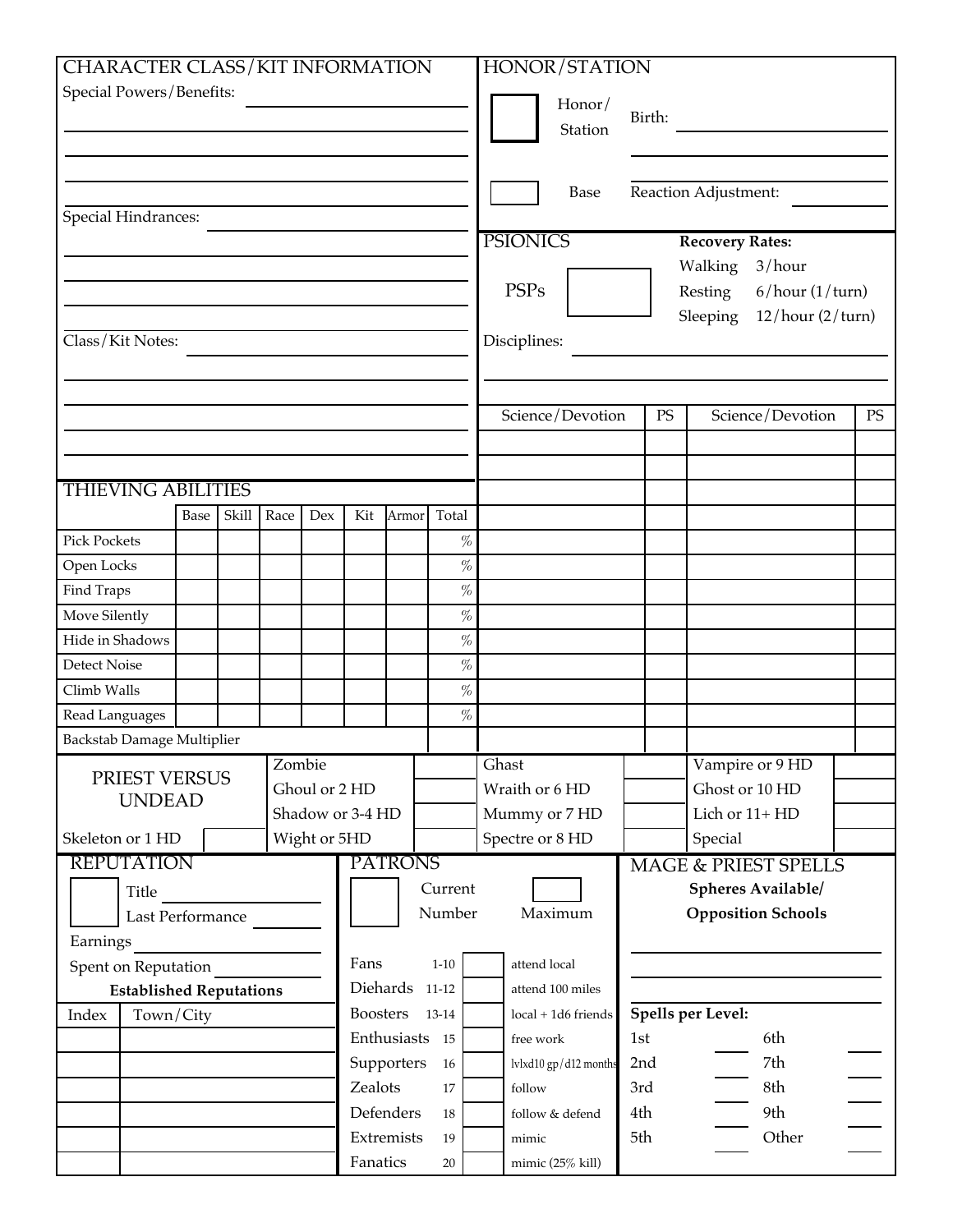### HENCHMEN/ANIMAL COMPANIONS

| Name         | Race/Class | AC | HD/Lvl | HP | # $AT$ | THAC0 | Damage | Abiltities |
|--------------|------------|----|--------|----|--------|-------|--------|------------|
|              |            |    |        |    |        |       |        |            |
| <b>Notes</b> |            |    |        |    |        |       |        |            |
|              |            |    |        |    |        |       |        |            |
| <b>Notes</b> |            |    |        |    |        |       |        |            |
|              |            |    |        |    |        |       |        |            |
| <b>Notes</b> |            |    |        |    |        |       |        |            |
|              |            |    |        |    |        |       |        |            |
| <b>Notes</b> |            |    |        |    |        |       |        |            |

## BACKGROUND/HISTORY/NOTEWORTHY EVENTS

**NOTES**